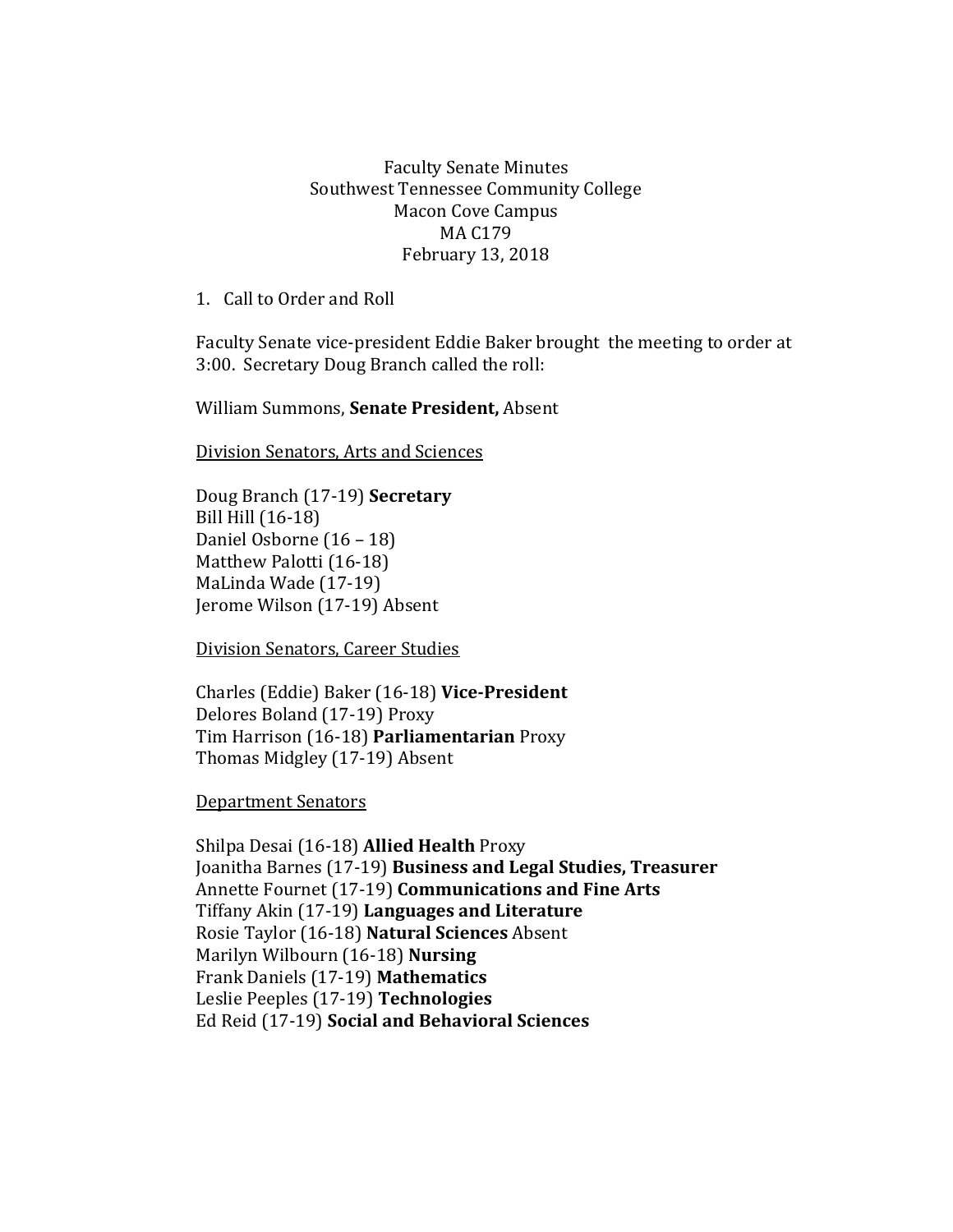2. Approval of Minutes

The body approved the minutes from the November, 2017 Faculty Senate meeting. Secretary Doug Branch will ask that those minutes be posted to the website.

- 3. Reports from Senate Officers and Senate Committees
	- A. Dewey Sykes reported recommendations from the ad hoc committee charged with exploring possible irregularities in recent dean searches and hires. A lengthy discussion followed: three areas of particular concern were 1) with the membership of the committees, which the senate committee thought to be too administrator-heavy; 2) with who was defined as a voting member of the hiring committee, or not; 3) with the timing of the offers to dean candidates, before the hiring committee believed its work was complete.
	- B. Eddie Baker reported on the February SEC meeting with Chris Ezell. Among the items discussed: complaints about the faculty's being given too little time to complete the last submissions of LDA's; enrollment's being up very slightly and that Southwest's headcount is now the second highest in the state, our FTE's the third highest; Dr. Ezell's thought that financial aid for students during the summer will probably be a reality this coming summer; Ezell's report that there are no plans to hire new associate deans in divisions that don't already have them; Ezell's report that there will be an attempt to hire a permanent chair of the Technologies Department; a new policy that chairs will be required to teach one class during regular hours plus, if they choose, one or two online or night overloads; Ezell's belief that a raise for faculty, from the state, is likely; Ezell's opinion that Southwest's Early College High School is currently being very well run; Ezell's working to find a resolution to faculty unhappiness about graduation being held after the May 15th end of contract date; Ezell's report that the hiring process for the new Director of Digital Learning is in its final stages, that the new Associate Vice-President of Workforce Development is about to be made, and that the there would be a new position, Director of the Teaching Academy, to direct the Center of Teaching Excellence.
- 4. Old Business
- 5. New Business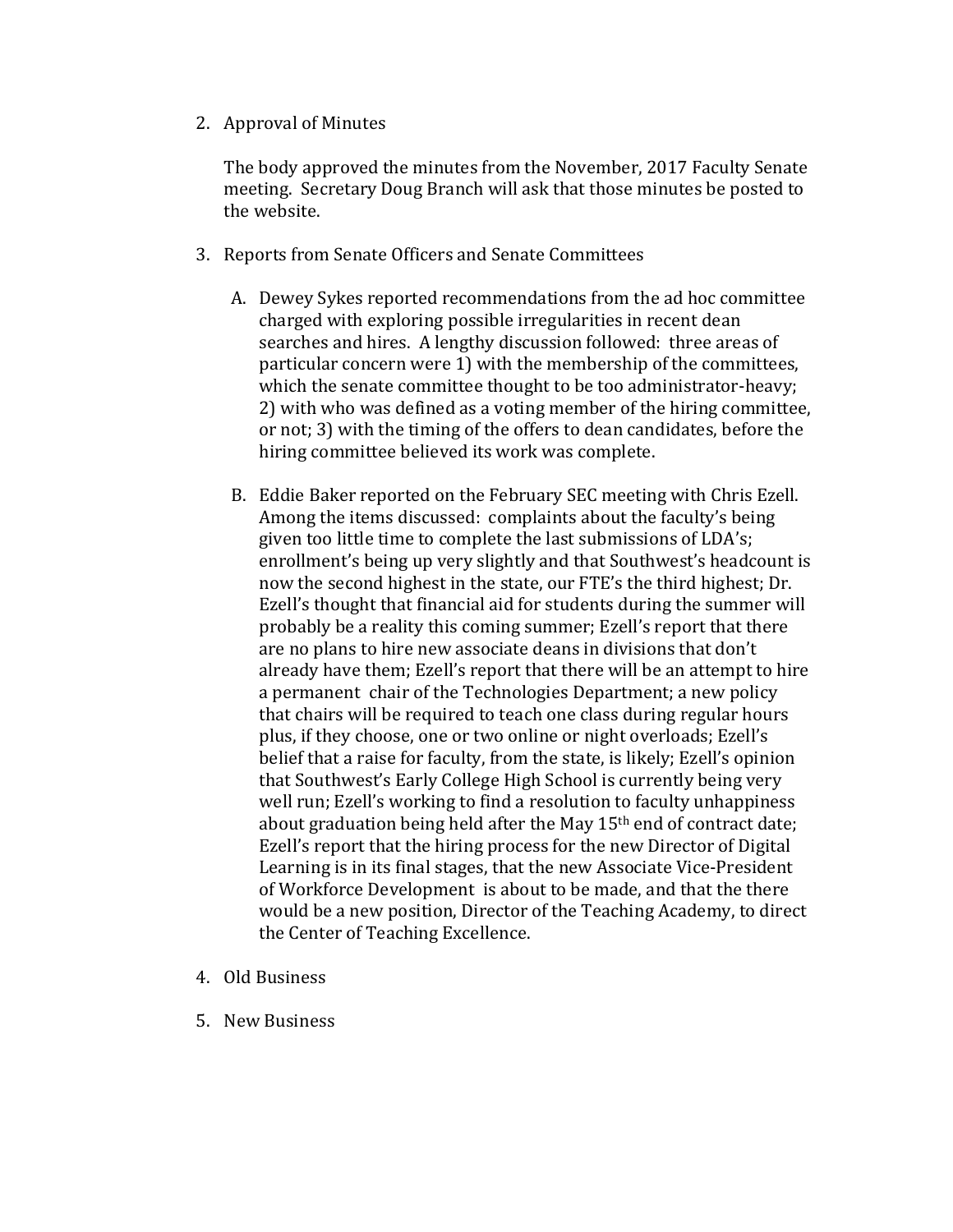- A. A discussion ensued about general faculty unhappiness at administrative assumptions that 9-month faculty should be available after May 15, especially regarding graduation. Several remedies were discussed, including compensating faculty for attending graduation, giving faculty extra days at the beginning of the academic year to report to work, or not making graduation mandatory or perhaps only mandatory on a rotating basis.
- B. It was moved and passed that a committee be formed to make recommendations concerning both the scheduling of graduation this year and concerning general policies surrounding graduation. Joanitha Barnes will chair the committee, and Bill Hill, Frank Daniels, and Tiffany Akin will serve as members.
- C. Eddie Baker announced how the new alignment of division senators would work, considering the new organization of the college. There will be five senators in the Humanities division, two in Business and Technologies, and two in Nursing and Natural Sciences. A by-laws change will be necessary, and Eddie will propose that at our next meeting.
- D. It was moved and passed that a committee be formed to rewrite the bylaws for choosing the Promotion and Tenure committee and Promotion and Tenure Appeal Committee. Doug Branch will chair that committee, and MaLinda Wade and Bill Hill will serve.
- E. Joanitha Barnes gave the senate copies of a diversity statement created by her committee. She asked that senate members send her suggestions for any rewording.
- F. A discussion ensued about the complaint that many faculty have little idea what to do when copy machines break down or who is responsible for keeping them supplied with toner. There has been a lack of clarity in this regard. This is a problem on all campuses, particularly Union Avenue. Eddie and Doug agreed to bring this up with Dr. Ezell.
- G. A complaint was lodged about the IT help desk's asking for Social Security numbers in order to give assistance. A senator had complained to IT personnel about this and was told that this was the policy. Bill Hill agreed to ask to see if this really was the helpdesk policy and, if so, to ask to see it in writing.
- H. A motion was made and passed that we create a committee to work on establishing procedure recommendations for the hiring of administrators. Bill Hill will chair the committee, Tiffany Akin, Frank Daniels, and Dewey Sykes will serve.
- 6. Adjournment

Eddie Baker adjourned the meeting at 5:00 PM.

Respectfully Submitted,

Doug Branch, Faculty Senate Secretary